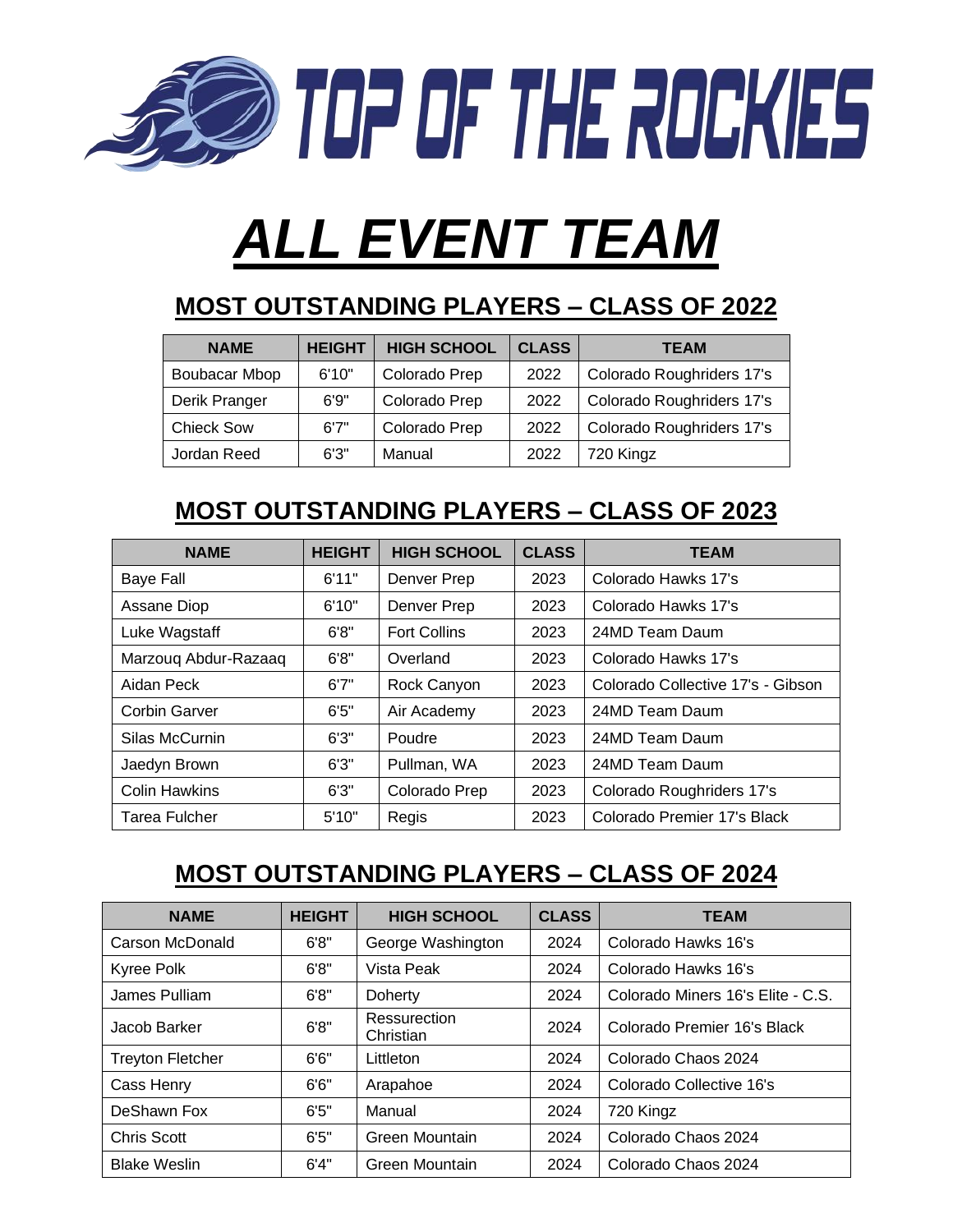|                       |       |                  |      | i fie Rulj                 |
|-----------------------|-------|------------------|------|----------------------------|
| Jonathan Lyons        | 6'4'' | Overland         | 2024 | Colorado Collective 16's   |
| Cohen Edmondson       | 6'3'' | Lewis-Palmer     | 2024 | B&B 10th Black             |
| Alante Monroe-Elazier | 6'3'' | Vista Peak       | 2024 | Colorado Hawks 16's        |
| <b>Will Perkins</b>   | 6'2'' | Thomas Jefferson | 2024 | Colorado Miners 16's Elite |
| Jordan Leslie         | 6'1"  | Mullen           | 2024 | Colorado Hawks 16's        |
| Carson Keach          | 6'0'' | Ponderosa        | 2024 | B&B 10th Black             |
| A.J. Maher            | 6'0'' | Green Mountain   | 2024 | Colorado Chaos 2024        |
| Braydon Jacob         | 6'0'' | Lutheran         | 2024 | Colorado Collective 16's   |
| <b>Tevin Riehl</b>    | 6'0'' | Mesa Ridge       | 2024 | Rising Stars 2024          |

#### **MOST OUTSTANDING PLAYERS – CLASSES OF 2025 & 2026**

Jackson Hansen | 5'10" | Ralston Valley | 2024 | B&B 10th Black

| <b>NAME</b>              | <b>HEIGHT</b> | <b>HIGH SCHOOL</b>    | <b>CLASS</b> | <b>TEAM</b>                        |
|--------------------------|---------------|-----------------------|--------------|------------------------------------|
| Garrett Barger           | 6'8"          | Eaglecrest            | 2025         | Hardwood Evolution - Marcus        |
| James Murray             | 6'6''         | Fountain-Fort Carson  | 2025         | Rising Stars 2024                  |
| Jayce Bahl               | 6'5''         | <b>Ralston Valley</b> | 2025         | B&B 9th Black                      |
| Jovan Aldana             | 6'5''         | Frederick             | 2025         | Colorado Anarchy 15's              |
| Jayden Kelsey            | 6'5''         | Overland              | 2025         | Colorado Hawks 17's                |
| <b>Josiah Sanders</b>    | 6'3''         | Cherokee Trail        | 2025         | Colorado Roughriders 15's          |
| Coleson Holtman          | 6'2''         | Grandview             | 2025         | <b>Hardwood Evolution - Marcus</b> |
| Cole Scherer             | 6'2''         | Valor Christian       | 2025         | <b>Hardwood Evolution - Marcus</b> |
| Alec Roumph              | 6'2''         | Regis                 | 2025         | P.S.B. 15's - Schnaidt             |
| Tanner Braketa           | 6'1"          | <b>Ralston Valley</b> | 2025         | B&B 10th Black                     |
| Jackson Weber            | 6'1"          | Palmer                | 2025         | Colorado Miners 15's Elite - C.S.  |
| Sirraj Ali               | 5'11"         | Overland              | 2025         | Colorado Chaos 2025                |
| <b>Elliott Moskowitz</b> | 6'3''         | Fairview              | 2026         | Colorado Roughriders 15's          |

# **ALL EVENT TEAM – ALL CLASSES**

| <b>NAME</b>           | <b>HEIGHT</b> | <b>HIGH SCHOOL</b>   | <b>CLASS</b> | <b>TEAM</b>                 |
|-----------------------|---------------|----------------------|--------------|-----------------------------|
| Boubacar Mbop         | 6'10"         | Colorado Prep        | 2022         | Colorado Roughriders 17's   |
| Derik Pranger         | 6'9''         | Colorado Prep        | 2022         | Colorado Roughriders 17's   |
| <b>Chieck Sow</b>     | 6'7''         | Colorado Prep        | 2022         | Colorado Roughriders 17's   |
| Jordan Reed           | 6'3''         | Manual               | 2022         | 720 Kingz                   |
| Shareef Jaudon        | 6'1''         | Eaglecrest           | 2022         | Colorado Anarchy 17's Elite |
| Elijah Caul           | 6'0''         | <b>Far Northeast</b> | 2022         | 5280 Athletics 17's         |
| Remy Wedgeworth-Brown | 6'0''         | Overland             | 2022         | Colorado Miners - Unsigned  |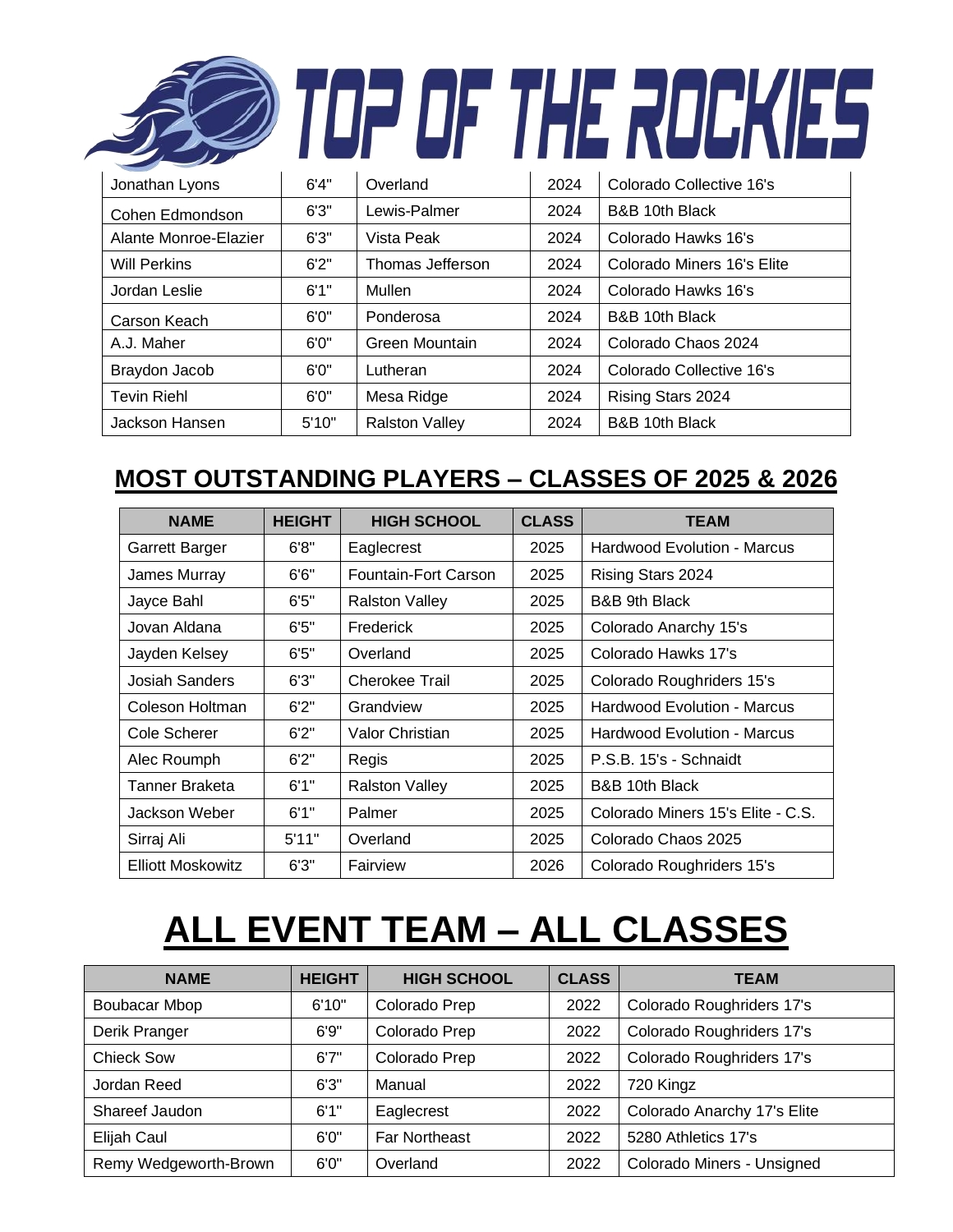|                         |       |                        |      | TOP OF THE ROCKIES                 |
|-------------------------|-------|------------------------|------|------------------------------------|
| KiJuan Thompson         | 5'10" | George Washington      | 2022 | 5280 Athletics 17's                |
| <b>Baye Fall</b>        | 6'11" | Denver Prep            | 2023 | Colorado Hawks 17's                |
| Assane Diop             | 6'10" | Denver Prep            | 2023 | Colorado Hawks 17's                |
| Luke Wagstaff           | 6'8'' | <b>Fort Collins</b>    | 2023 | 24MD Team Daum                     |
| Marzouq Abdur-Razaaq    | 6'8'' | Overland               | 2023 | Colorado Hawks 17's                |
| Miles Anderson          | 6'8'' | <b>Castle View</b>     | 2023 | Colorado Premier 17's Black        |
| Aidan Peck              | 6'7'' | Rock Canyon            | 2023 | Colorado Collective 17's - Gibson  |
| <b>Corbin Garver</b>    | 6'5'' | Air Academy            | 2023 | 24MD Team Daum                     |
| Matias Aldana           | 6'5'' | Frederick              | 2023 | Colorado Anarchy 17's Elite        |
| Tristan Youngblood      | 6'5'' | Thompson Valley        | 2023 | Colorado Anarchy 17's Elite        |
| <b>Hunter Hill</b>      | 6'5'' | Eagle Ridge            | 2023 | Colorado Collective 17's - Gibson  |
| Josh Day                | 6'5'' | Eaglecrest             | 2023 | Rev Up All Stars                   |
| Jacob Lovins            | 6'4'' | Frederick              | 2023 | Colorado Anarchy 17's Select       |
| <b>Brady Paugh</b>      | 6'4"  | <b>Middle Park</b>     | 2023 | Colorado Chaos 2023                |
| Ty Serff                | 6'4"  | Arapahoe               | 2023 | Colorado Kraken 17's - Verner      |
| Silas McCurnin          | 6'3'' | Poudre                 | 2023 | 24MD Team Daum                     |
| Jaedyn Brown            | 6'3'' | Pullman, WA            | 2023 | 24MD Team Daum                     |
| <b>Colin Hawkins</b>    | 6'3'' | Colorado Prep          | 2023 | Colorado Roughriders 17's          |
| Joseph Leflore          | 6'3'' | Manual                 | 2023 | 720 Kingz                          |
| <b>Bryan Cozad</b>      | 6'3'' | Mountain Vista         | 2023 | Colorado Collective 17's - Mamunes |
| Grayden Harkness        | 6'2'' | <b>Faith Christian</b> | 2023 | B&B 11th Black                     |
| Eli Thayer              | 6'2'' | <b>Castle View</b>     | 2023 | Colorado Chaos 2023                |
| <b>Hunter Guiles</b>    | 6'2'' | Valor Christian        | 2023 | Hardwood Evolution 17's            |
| Quinn Hudelson          | 6'2'' | <b>Cherry Creek</b>    | 2023 | P.S.B. 17"s - Conners              |
| Peyton Torres           | 6'1"  | Eagle Ridge            | 2023 | Colorado Anarchy 17's Elite        |
| Noah Shoen              | 6'1"  | Heritage               | 2023 | Colorado Kraken 17's - Welling     |
| <b>Tyler Hundsinger</b> | 6'1"  | Denver South           | 2023 | P.S.B. 17"s - Conners              |
| <b>Jack Diasselliss</b> | 6'1"  | Mullen                 | 2023 | P.S.B. 17"s - Conners              |
| T.J. Moorer             | 6'1"  | Mesa Ridge             | 2023 | PLUTO Prospects - Mo               |
| Jameer Satchell         | 6'1"  | Palmer                 | 2023 | PLUTO Prospects - Mo               |
| Kyelin Sanders          | 6'1"  | Eaglecrest             | 2023 | Rev Up All Stars                   |
| <b>Carson Evans</b>     | 6'0'' | Dakota Ridge           | 2023 | B&B11th Black                      |
| Nasir Mills             | 6'0'' | Vista Peak             | 2023 | Colorado Kraken 17's - Verner      |
| Rashawn Johnston        | 5'9'' | <b>Prairie View</b>    | 2023 | Hardwood Evolution 17's            |
| <b>Tarea Fulcher</b>    | 5'10" | Regis                  | 2023 | Colorado Premier 17's Black        |
| Jeremy Jacob            | 5'10" | <b>Highlands Ranch</b> | 2023 | Colorado Premier 17's Red          |
| Carson McDonald         | 6'8'' | George Washington      | 2024 | Colorado Hawks 16's                |
| Kyree Polk              | 6'8'' | Vista Peak             | 2024 | Colorado Hawks 16's                |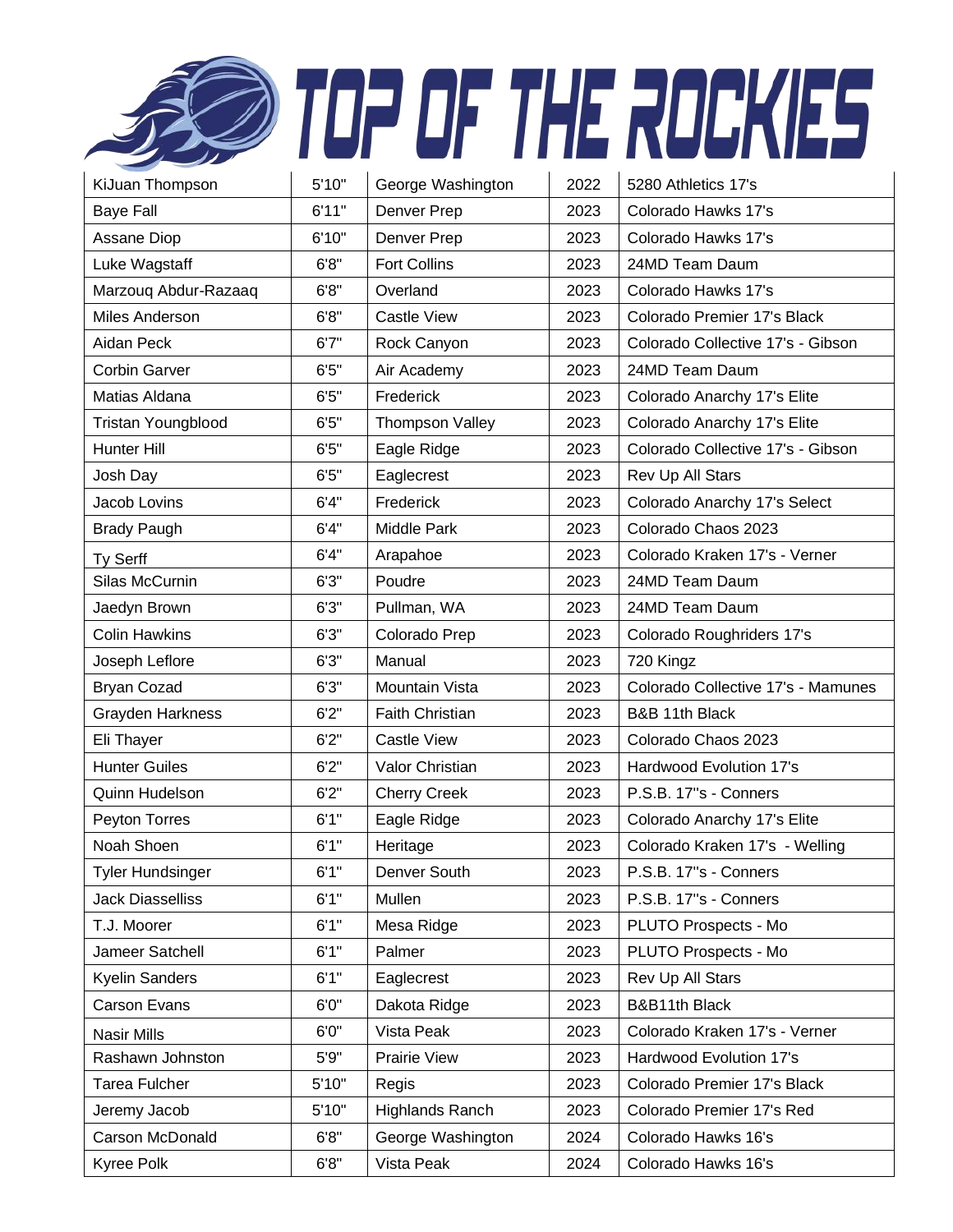|                          |        |                               |      | TOP OF THE ROCKIES                |
|--------------------------|--------|-------------------------------|------|-----------------------------------|
| James Pulliam            | 6'8''  | Doherty                       | 2024 | Colorado Miners 16's Elite - C.S. |
| Jacob Barker             | 6'8''  | <b>Ressurection Christian</b> | 2024 | Colorado Premier 16's Black       |
| Owen Allerman            | 6'8''  | Thomas Jefferson              | 2024 | Colorado Miners 16's Elite        |
| <b>Alex Riddick</b>      | 6'7''  | Grandview                     | 2024 | Colorado Kraken 16's - Jones      |
| <b>Treyton Fletcher</b>  | 6'6''  | Littleton                     | 2024 | Colorado Chaos 2024               |
| Cass Henry               | 6'6''  | Arapahoe                      | 2024 | Colorado Collective 16's          |
| James Pearsall           | 6'6''  | <b>Cherry Creek</b>           | 2024 | 5280 Athletics 16's               |
| DeShawn Fox              | $6'5"$ | Manual                        | 2024 | 720 Kingz                         |
| <b>Chris Scott</b>       | 6'5''  | <b>Green Mountain</b>         | 2024 | Colorado Chaos 2024               |
| <b>Blake Weslin</b>      | 6'4''  | Green Mountain                | 2024 | Colorado Chaos 2024               |
| Jonathan Lyons           | 6'4''  | Overland                      | 2024 | Colorado Collective 16's          |
| Larry Mosley             | 6'4"   | Vista Peak                    | 2024 | Colorado Kraken 16's - Perez      |
| Nkongolo Wa-Kalonji      | 6'4''  | Grandview                     | 2024 | Colorado Premier 16's Red         |
| Cohen Edmondson          | 6'3''  | Lewis-Palmer                  | 2024 | B&B 10th Black                    |
| Alante Monroe-Elazier    | 6'3''  | Vista Peak                    | 2024 | Colorado Hawks 16's               |
| Ian Buffington           | 6'3''  | Frederick                     | 2024 | Colorado Anarchy 16's Select      |
| <b>Austin Contreras</b>  | 6'3''  | Green Mountain                | 2024 | Colorado Chaos 2024               |
| <b>Will Perkins</b>      | 6'2''  | Thomas Jefferson              | 2024 | Colorado Miners 16's Elite        |
| <b>Sir'Devin Roberts</b> | 6'2''  | Eaglecrest                    | 2024 | Colorado Anarchy 16's Elite       |
| Dylan Karstetter         | 6'2''  | Ponderosa                     | 2024 | Colorado Kraken 16's - Jones      |
| Paul Grier               | 6'2''  | <b>Sand Creek</b>             | 2024 | Colorado Miners 16's Elite - C.S. |
| Jordan Leslie            | 6'1''  | Mullen                        | 2024 | Colorado Hawks 16's               |
| Jaden Hoffman            | 6'1"   | Severance                     | 2024 | Colorado Anarchy 16's Elite       |
| Austin Beeson            | 6'1''  | Green Mountain                | 2024 | Colorado Chaos 2024               |
| <b>Reilly Guerra</b>     | 6'1''  | Douglas County                | 2024 | Colorado Collective 16's          |
| <b>Tanner Widie</b>      | 6'1"   | Mesa Ridge                    | 2024 | Rising Stars 2024                 |
| Carson Keach             | 6'0''  | Ponderosa                     | 2024 | B&B 10th Black                    |
| A.J. Maher               | 6'0''  | Green Mountain                | 2024 | Colorado Chaos 2024               |
| Braydon Jacob            | 6'0''  | Lutheran                      | 2024 | Colorado Collective 16's          |
| <b>Tevin Riehl</b>       | 6'0''  | Mesa Ridge                    | 2024 | Rising Stars 2024                 |
| Noah Birley              | 6'0''  | ThunderRidge                  | 2024 | Colorado Hoops Academy 16's       |
| Miles DeBolt             | 5'9''  | <b>Cherry Creek</b>           | 2024 | 5280 Athletics 16's               |
| Damian McKiever          | 5'9''  | <b>Cherry Creek</b>           | 2024 | 5280 Athletics 16's               |
| George Byers             | 5'9''  | Colorado Academy              | 2024 | Colorado Premier 16's Black       |
| Mason Buffum             | 5'8"   | ThunderRidge                  | 2024 | Colorado Hoops Academy 16's       |
| Jackson Hansen           | 5'10"  | <b>Ralston Valley</b>         | 2024 | B&B 10th Black                    |
| Garrett Barger           | 6'8''  | Eaglecrest                    | 2025 | Hardwood Evolution - Marcus       |
| Mikel Miller             | 6'7''  | Colorado Academy              | 2025 | Colorado Premier 15's Black       |